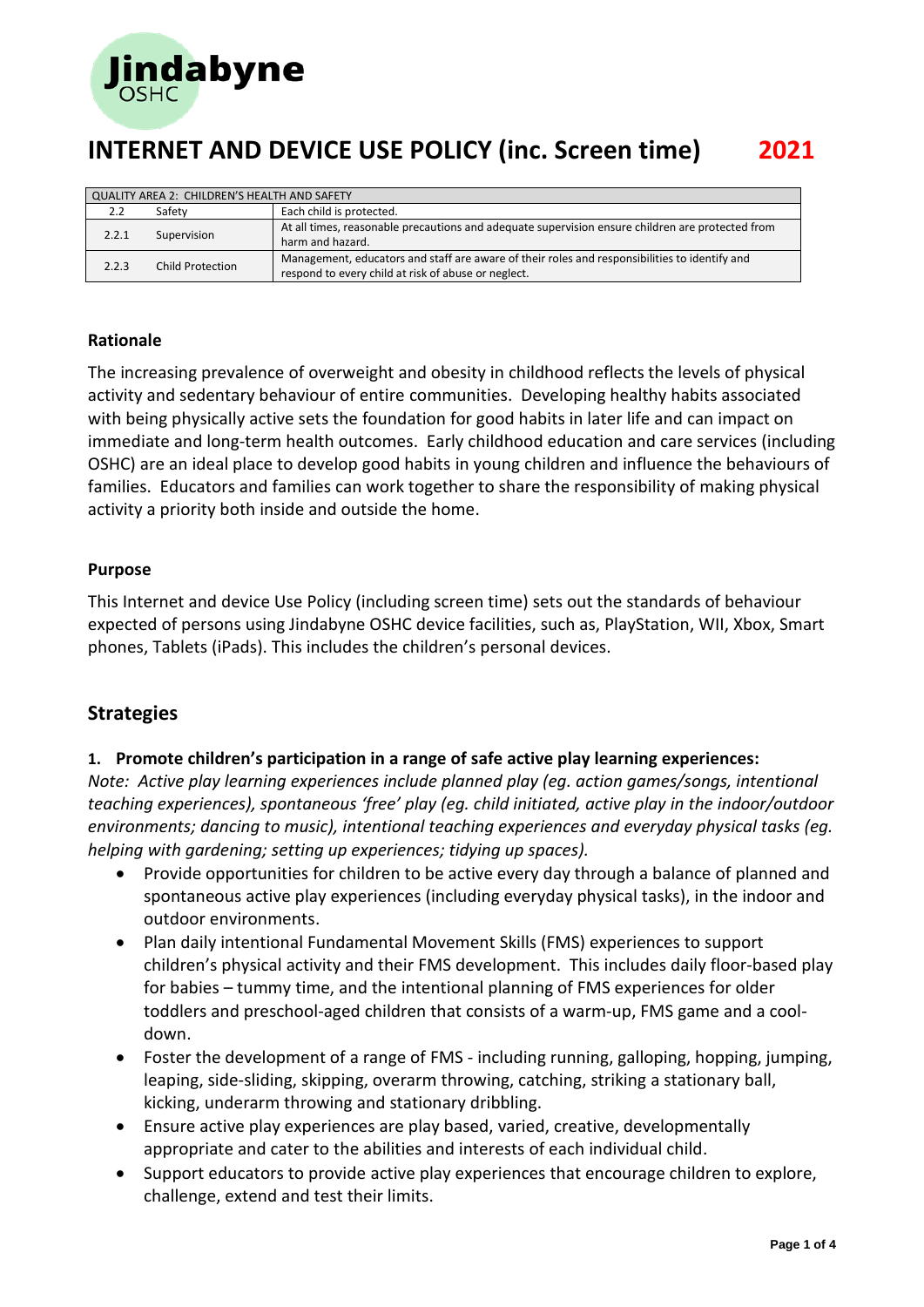

- Ensure all active play experiences are safe by providing an appropriate environment ensuring all equipment is developmentally appropriate and well maintained and supervision is constant.
- Encourage children's participation in physical activity of varying intensity (eg. lighter through to vigorous activity).
- Provide space, time and resources for children to revisit and practice FMS and engage in active play.
- Encourage educators to provide opportunities for learning about the importance and benefits of being physically active and involve children in the planning of active play experiences.
- Encourage educators to actively role model to children appropriate physical activity behaviours.
- Encourage children and educators to consume water before, during and after active play experiences.
- Provide opportunities for physical activity during excursions (eg. walking excursions promoting physical activity and safe active travel).
- Provide opportunities for educators to undertake regular professional development to maintain and enhance their knowledge about early childhood physical activity.
- **2. Monitor time children spend engaging in screen time (television, DVDs, computer and other electronic games) and sedentary behaviour while at Jindabyne OSHC**
	- Monitor the amount of time spent on screens, ensure they are not on the device for more than 2 hours each per day. (Vacation Care)
	- Endeavour to have experiences involving screen use to those which have an educational component – including movement (such as the Wii).
	- Discuss with children the role of screen time in their lives and support them in making healthy choices about their use of screen time for both education and recreation.
	- Encourage educators to model appropriate screen behaviours to the children.
	- Encourage the promotion of productive sedentary experiences for rest and relaxation.
	- Ensure that an appropriate balance between inactive and active time is maintained each day.
	- Under no circumstances is the screen to be used as a reward or to manage challenging behaviour.

## **Responsibilities of the Approved Provider**

• Ensure the service operates in accordance with the Children (Education and Care Services National Law) Act 2010 and Education and Care Services National regulations 2011.

## **Responsibilities of the Nominated Supervisor**

• Provide supervision, guidance, and advice to staff to ensure adherence to the policy at all times.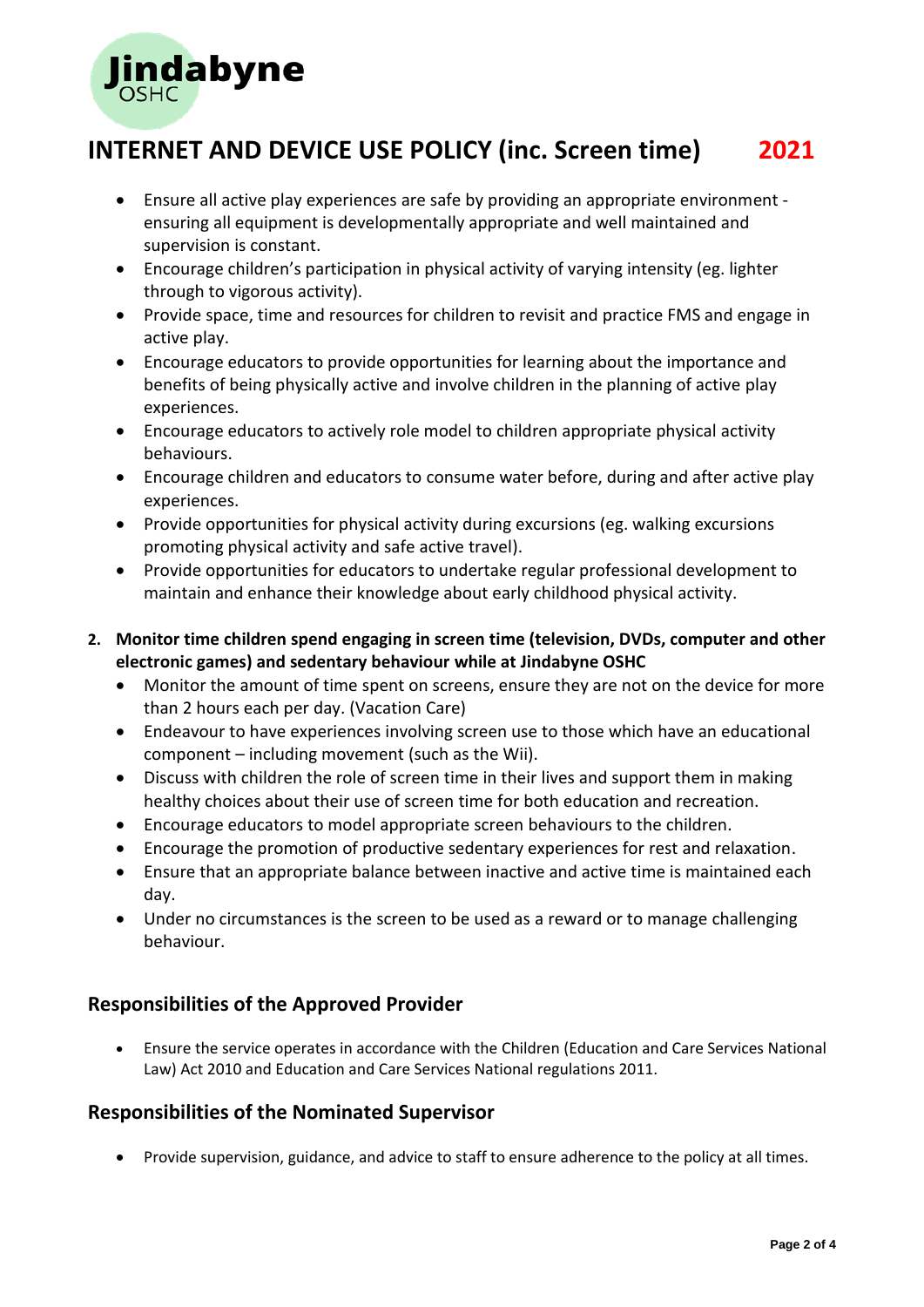

## **Responsibilities of the Educators**

- You are expected to take a professional and courteous approach to everything you do in connection with work, during and outside working hours.
- Must not cause or may cause insult, offence, intimidation or humiliation to any person including Jindabyne OSHC and SMGS brand.
- Must not perform any illegal, unlawful or inappropriate activity online.
- defamatory or may incur liability or adversely impacts on the image or reputation of Jindabyne OSHC and SMGS. A defamatory message or material is a message or material that is insulting or lowers the reputation of a person or a group of people.
- Internet access must not be obscene, offensive or inappropriate. This includes text, images, sound, or any other material, sent either in an e-mail, text message or in an attachment to a message, or through a link to an internet website (URL). For example, material of a sexual nature, indecent or pornographic material.
- Ensure games the children are playing are age appropriate.
- Monitor the amount of time children are spending on devices.
- Follow the policies and procedures of the Service.

## **Responsibilities of the Family/Guardian**

- Use of personal computers and electronic devices while in Jindabyne OSHC care is at the discretion of the educators in charge.
- Understand that Jindabyne OSHC and their employees take no responsibility for loss or damage to children's personal computers or devices.
- Passwords must be kept confidential.

### **Prohibited conduct for Educators and Children attending the service**

• Users must not send (or cause to be sent), upload, download, use, retrieve, or access any email or material on Jindabyne OSHC and SMGS computer network that:

- is obscene, offensive or inappropriate. This includes text, images, sound or any other material, sent either in an email or in an attachment to an email, or through a link to a site (URL). For example, material of a sexual nature, indecent or pornographic material;

- causes (or could cause) insult, offence, intimidation or humiliation;

- may be defamatory or could adversely impact the image or reputation of Jindabyne OSHC and SMGS. A defamatory message or material is a message or material that is insulting or lowers the reputation of a person or group of people.

- is illegal, unlawful or inappropriate;

- affects the performance of, or causes damage to Jindabyne OSHC and SMGS computer system in any way.